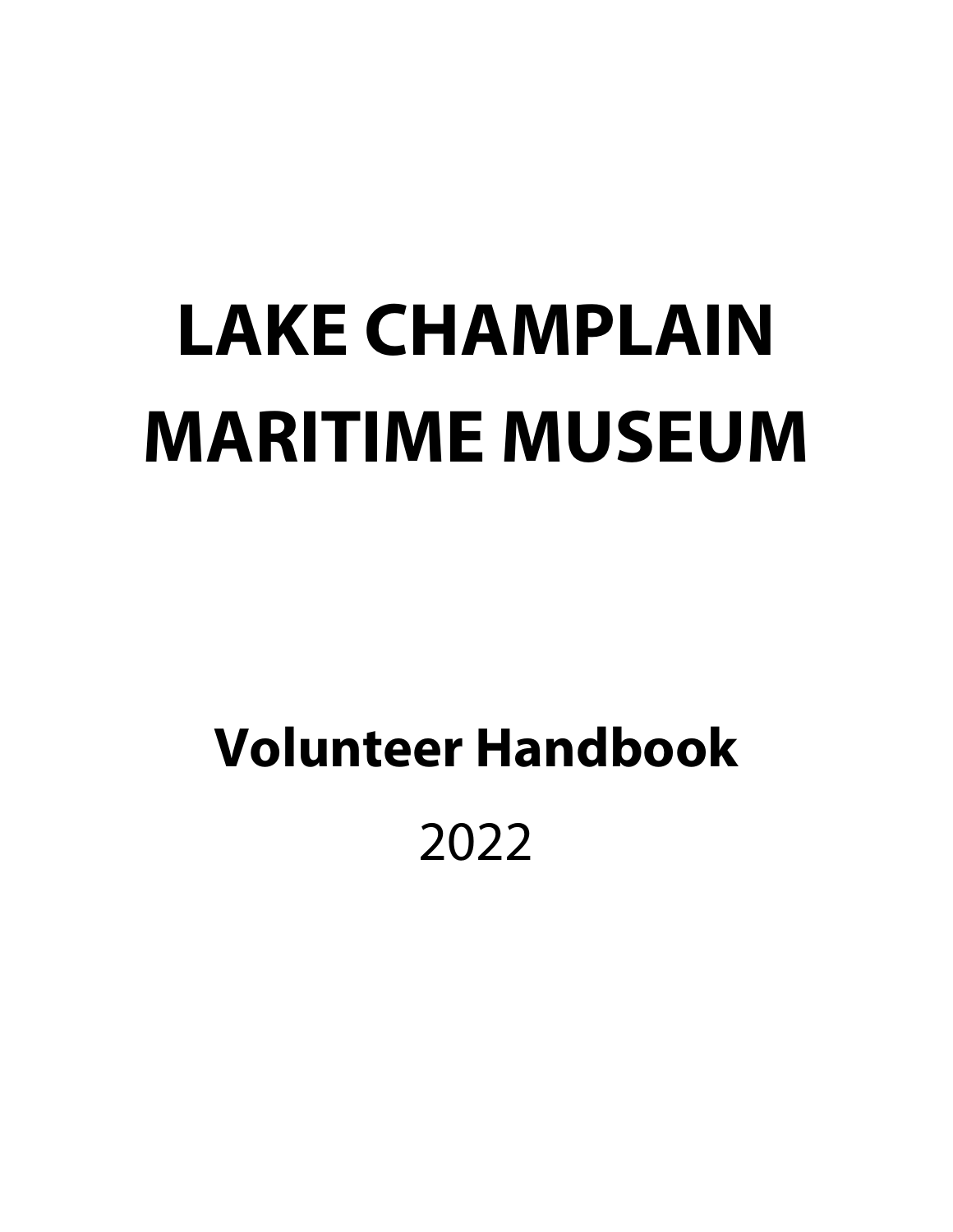# **Welcome!**

Welcome to Lake Champlain Maritime Museum! Volunteers are a vital part of our Museum community and bring with them a wide range of skills and talents. We appreciate your generous donation of your time to the Museum and our goal is provide our volunteers with a meaningful and rewarding experience.

Lake Champlain Maritime Museum offers a wide range of opportunities to volunteers in many museum departments including but not limited to Interpretation, Boat Shop and Maritime programs, Facilities, Administration, Collections, and Archaeology. By appropriately utilizing resources available in the community, volunteers enable the Museum to enrich and extend its programs and projects. We can see from the huge range of skills and talents represented by our volunteers that they are truly the heart of the Museum.

We hope that you enjoy your time at the Museum, whether it be a little or lot! Your time here not only supports the Museum but connects with our wider community dedicated to preserving, protecting, and understanding the future of Lake Champlain.

**Katharine L. Noiva** Director of Programs & Visitor Experience [katharine@lcmm.org](mailto:katharine@lcmm.org) 802-475-2022 ext. 109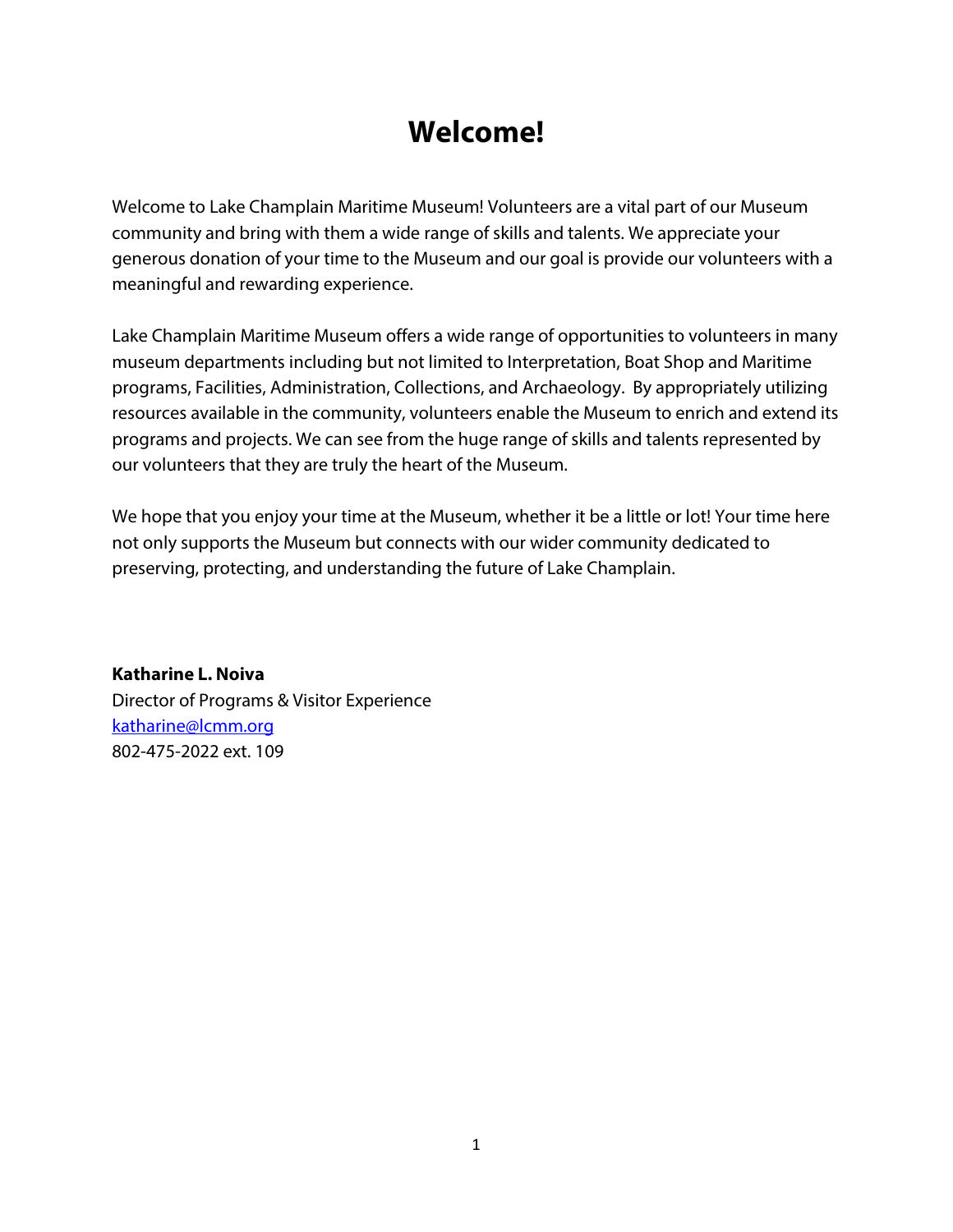# **Museum Mission**

Volunteers are a vital part of the Museum and act as representatives of the Maritime Museum to the community. In order to best represent the Museum and maintain an inclusive and accessible environment, it is important to be familiar with the current priorities and mission of the Museum.

Please note, this handbook is meant to serve as a reference and support for volunteers during their time at the Museum. The handbook is not inclusive of all Museum policies and the Museum reserves the right revise, update, and amend its policies, practices, and procedures as set forth in this handbook at any time. This most recent version of the handbook supersedes any previous versions.

**Mission Statement -** To preserve and share the cultural and natural heritage of the Lake Champlain region by connecting its past, present, and future through groundbreaking research and engaging educational programs for all ages, inspiring stewardship of the lake for future generations.

Lake Champlain Maritime Museum opened its first building, a historic stone schoolhouse, in 1985 with the mission to *preserve and share the cultural and natural heritage of the Lake Champlain region by connecting its past, present, and future*. Today the museum connects with our community with:

- o **Education** programs that empower thousands of learners of all ages each year to take action and make a difference in their communities. Students learn through experience on the water, build problem-solving and life skills in the boat shop, and become stewards of the lake.
- o **Exhibits and historic boats** that let visitors get hands-on with the history, ecology, and archaeology that ties the story of Lake Champlain to our larger shared history. Our 3 acre campus encourages adventure and discovery with multiple exhibit buildings, workshops, and a replica fleet including the 1776 gunboat *[Philadelphia](https://www.lcmm.org/visit/philadelphia-ii/) [II](https://www.lcmm.org/visit/philadelphia-ii/)* and the [1862](https://www.lcmm.org/visit/lois-mcclure/) class canal [schooner](https://www.lcmm.org/visit/lois-mcclure/) *Lois McClure*.
- o **Research and collections** that are driven by our world-class archaeologists who research, document, protect, and make accessible Lake Champlain's underwater cultural resources. Through their ground-breaking work, the museum is able to conserve and present over hundreds of shipwrecks in the lake and over 10,000 objects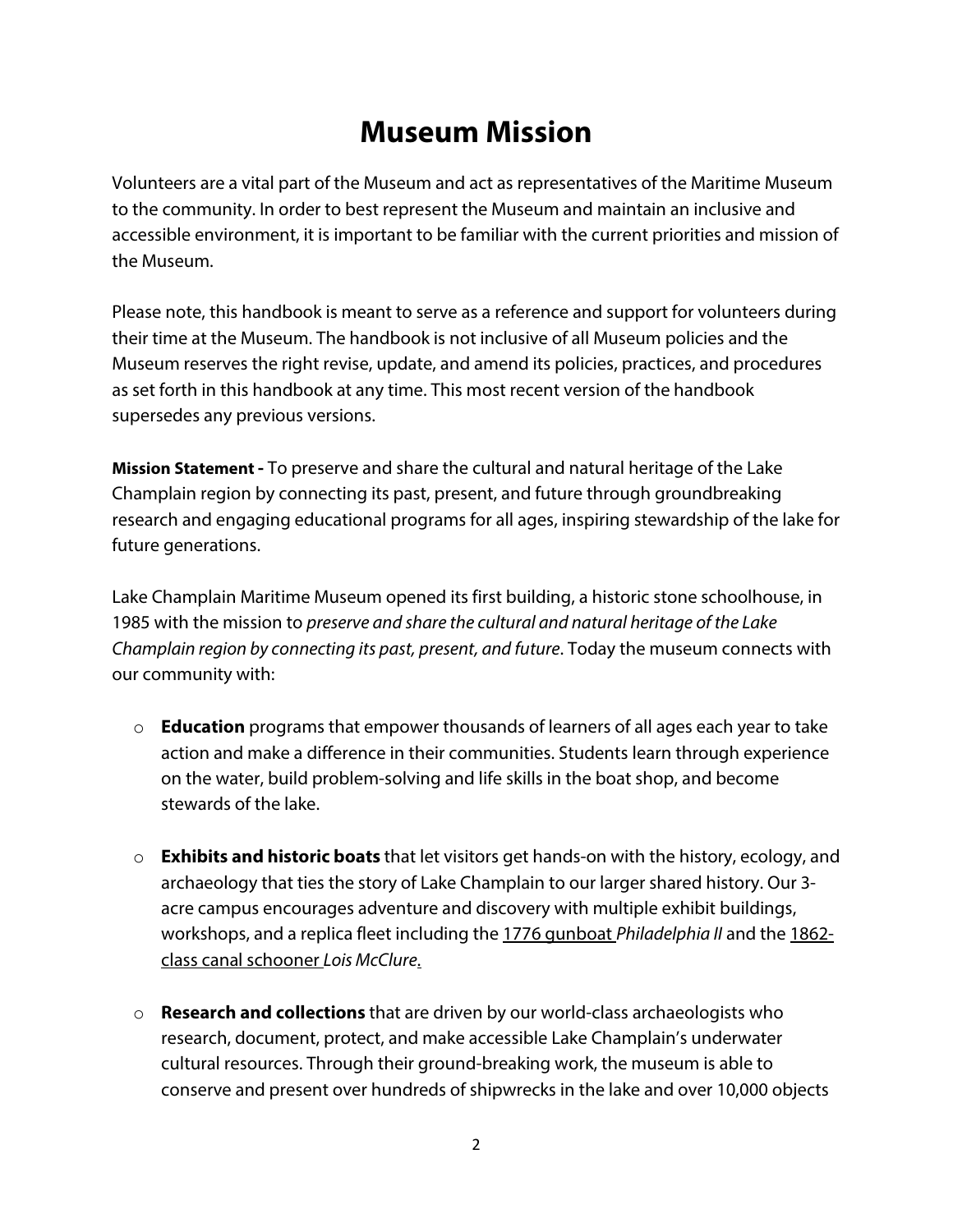and archives in our collection.

# **General Information**

The Museum will be open seven days a week beginning Saturday, May 21 through Sunday, October 16 from 10 am to 4 pm. We are delighted to be able to offer free admission to the public again in 2022 as well as pay-what-you-can summer camps and expeditions.

The 2022 season here at Lake Champlain Maritime Museum is focused on continuing to bring our communities, neighbors, and youth together to connect and learn. As the region continues to recover from the ongoing COVID-19 pandemic, there is a need for our community to gather, celebrate, and learn from our culture, history, and natural environment. Recognizing that there are common barriers to access for many people to visit museums and take advantage of our educational experiences, our team is focused on removing these obstacles for all our audiences.

We believe that Lake Champlain, the history of the lake and the land, and the experience of being on the water belong to the people of Vermont, New York, and Quebec. By ensuring everyone can access that for free, we can focus on coming together to learn from the lake and our shared past to build a better future for our community and the lake.

**Address**: 4472 Basin Harbor Road, Vergennes VT 05491 **Phone**: 802-475-2022 **Email**[: info@lcmm.org](mailto:info@lcmm.org)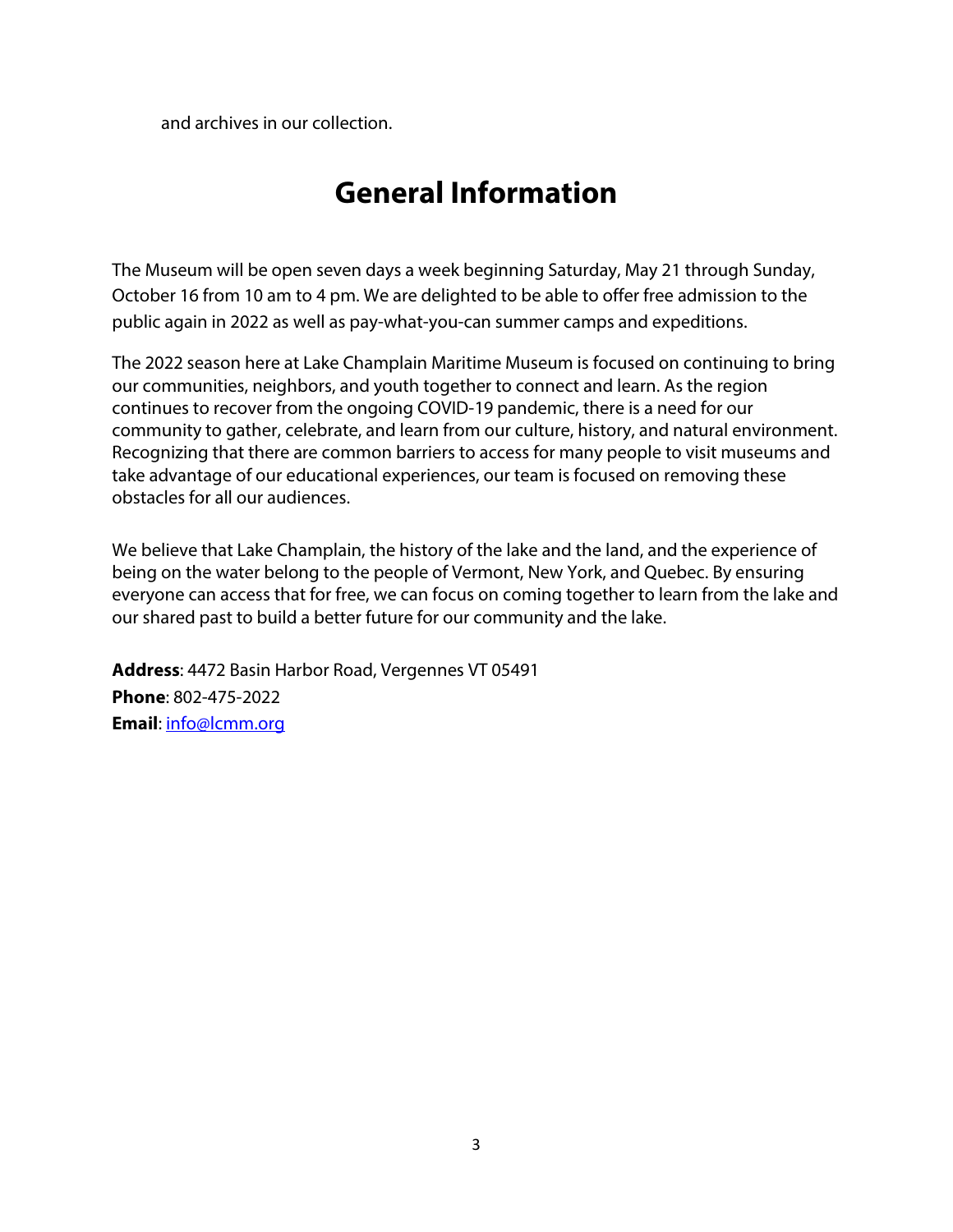# **Volunteer Standards**

# **What we expect of volunteers:**

- o Understand and support the purpose, mission, programs, and policies of the Museum
- $\circ$  Offer the use of your special skills and experience without replicating the work of any paid person
- $\circ$  Behaves in accordance with the standards of conduct and ethics of the Museum
- $\circ$  Complete volunteer orientation and relevant training as needed throughout your time at the Museum
- o Communicate clearly with Museum staff about your scheduling needs and accept scheduled time as a significant commitment
- o Conduct yourself in a professional manner while interacting with visitors and Museum staff, including following the dress code of the Museum
- $\circ$  Comply with all substance abuse, sexual harassment, security and safety rules of the Museum, State, and Federal authority
- o Respect the confidentiality of sensitive or proprietary information
- o Provide timely notice to supervisor of absence, substitution, or resignation
- o Keep track and record volunteer service hours and time spent training and report hours annual to the Volunteer Coordinator
- o Serve as a goodwill ambassador and a communicator of the role of the Museum in the community

# **What the Museum provides:**

- $\circ$  Provides the volunteer with a position(s) that meet the needs, interests, and skills to the best of our ability
- o Provides differentiation of duties between volunteers and paid staff
- o Provides orientation and training to the Museum and its tasks
- $\circ$  Trains volunteers to a level that allows individuals to carry out their given tasks
- o Offers periodic feedback and guidance

# **Perks:**

• **Store Discount** - Each volunteer is entitled to the same discounts as staff members in the Gateway Gift Shop. Please note some exceptions may apply to sale or clearance merchandise.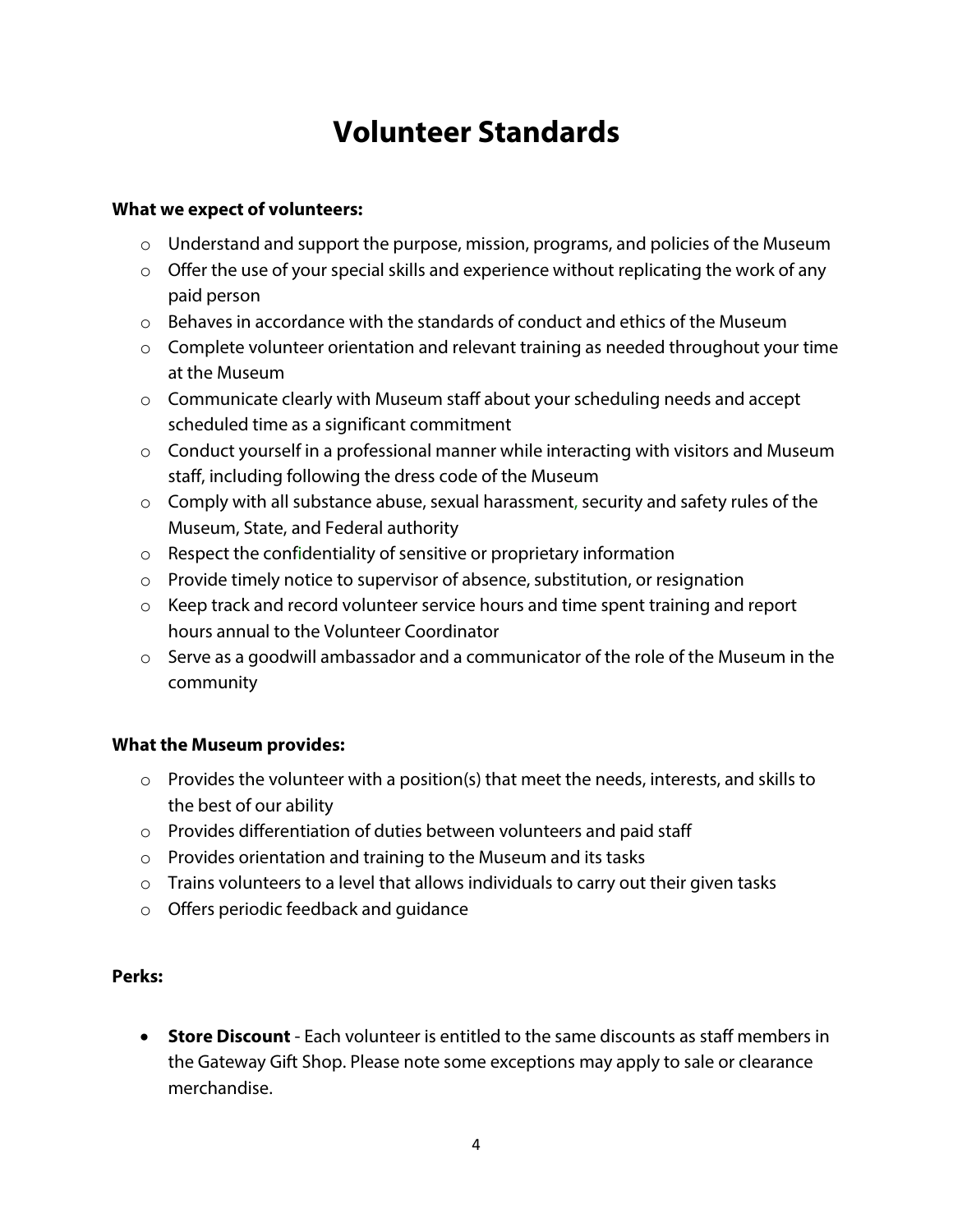- **Workshop & class discount**: Each volunteer receives discounts on Museum offered classes and workshops through the remainder of the year.
- **Discounted admission** Many other Museums nationwide offer discounts to Museum volunteers. Bring your volunteer name badge with you on your next trip to see if a discount is offered!

# **Volunteer Policies**

# **COVID-19 Health & Safety:**

Per Lake Champlain Maritime Museum's Personnel Policy, all staff and volunteers of Lake Champlain Maritime Museum are required to be fully vaccinated against COVID-19 (except for staff and volunteers with proof of medical exemption) as of September 15, 2021.

For all programs attendees, volunteers, and visitors: **If you are experiencing any symptoms of COVID-19 or feeling unwell in any way at any time, please stay home.**

Safety protocols are subject to change as conditions and state and federal recommendations change. We will update these protocols regularly to be in line with the current guidelines. Thank you for being part of our community and working together to stop the spread of COVID-19.

# **Background Checks:**

Lake Champlain Maritime Museum conducts background checks on all volunteers who have, or are likely to have, direct personal contact with youth and students and/or work with confidential information. Volunteers who undergo background checks cannot have a record of abuse or neglect of children or adults. Background checks include fingerprinting and consulting the registries of child abuse, sexual abuse, and elder abuse. Non-violent criminal convictions will be assessed for relevance to position duties. Applicants will be notified in writing of any findings and can appeal to the agency sending the findings. Applicants will be notified in writing of any adverse decisions by Lake Champlain Maritime Museum relative to volunteering and can appeal that decision by requesting a review by the Executive Director.

# **Recording Volunteer Hours**:

Each volunteer is responsible for keeping track of and recording their hours spent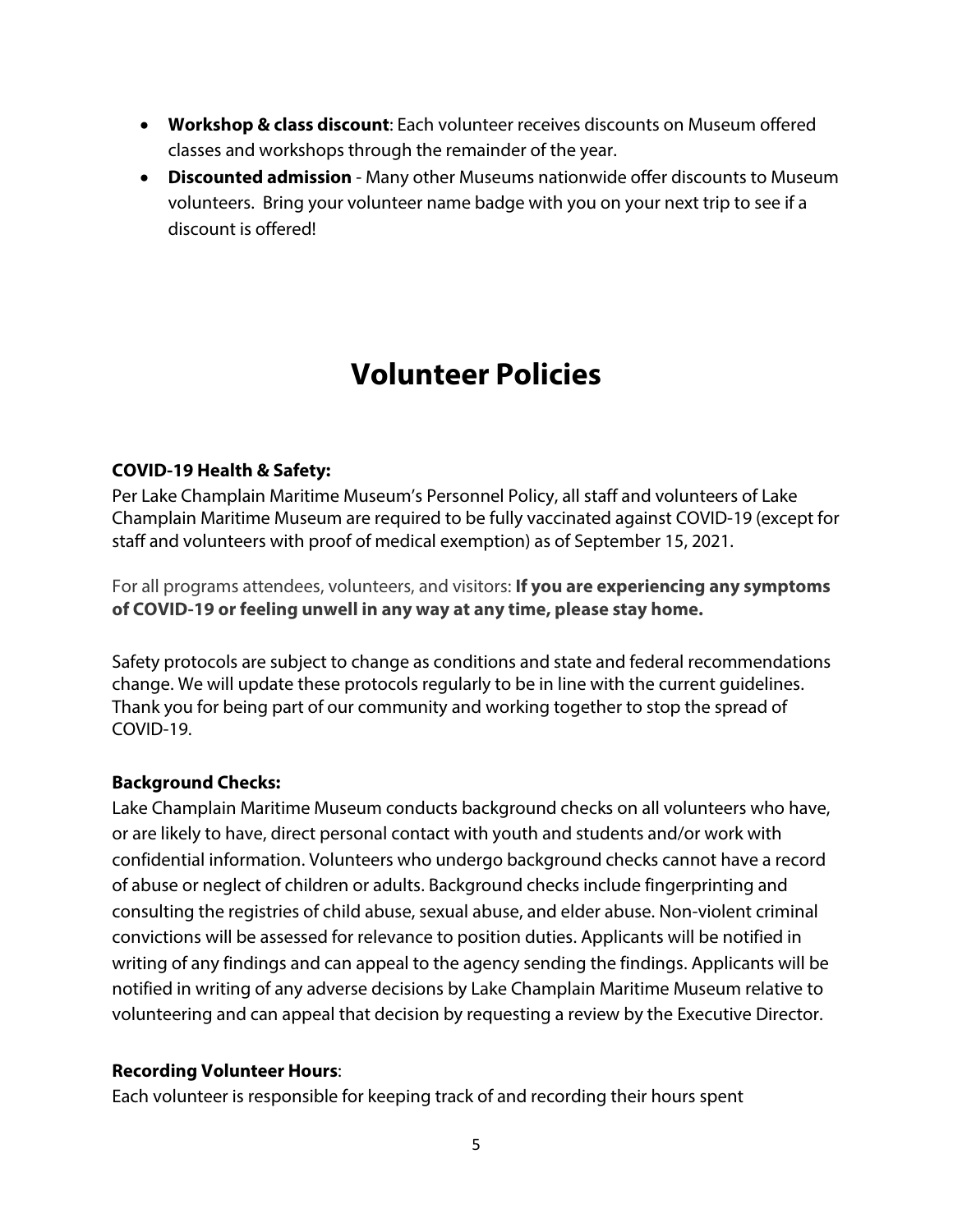volunteering for the Museum each year. A record of volunteer hours donated to the Museum is concrete evidence of support from our community. This evidence is requested on many applications the Museum submits for grants from public and private agencies. Hours must be submitted to the Volunteer Coordinator annually no later than December 31.

To record volunteer hours, each volunteer is assigned an account on an online platform called Helper Helper. The program can be used on a computer, tablet or phone and can be accessed at **app.helperhelper.com** or by downloading the app directly to a smartphone. This program allows each volunteer to sign up for volunteer opportunities and record their hours throughout the season. If you do not have access to the internet or a computer, please contact the volunteer coordinator to provide you with a paper copy of a form.

All hours for the year must be reported to the Volunteer Coordinator no later than December 31.

# **Attendance**:

Regardless of what tasks you volunteer for at the Museum, the staff depends on your reliability and commitment. Unexpected delays or absences cause significant impact to both staff and visitors. If you are unable to work your scheduled assignment or are delayed in getting to the Museum, please notify the Volunteer Coordinator(x105) as your earliest possible convenience. On the weekends, or after hours, please leave a message at the Gateway extension #112. It's very difficult to find replacements and we would appreciate the courtesy of a phone call (or e-mail), as far in advance as possible, if you cannot perform your duties at the time scheduled.

# **Name Tag**:

When you begin your volunteer assignment, you will be provided with a nametag. This tag or badge will identify you as a member of the Museum team and will help visitors to identify you as a part of the Museum. There are safety considerations where nametags might not be worn, such as in the boat shop. Please talk to your direct supervisor for the appropriate times to wear a name tag.

# **Social Media**:

Social media, including blogs, wikis, photo and video sharing, podcasts, social networking, etc., is a vital tool for carrying out the mission and strategic plan of the Maritime Museum. When acting in either a personal or professional capacity, volunteers are expected to use common sense and good judgment: It is best to assume that comments and other postings will become public regardless of whether they were intended for a very specific audience.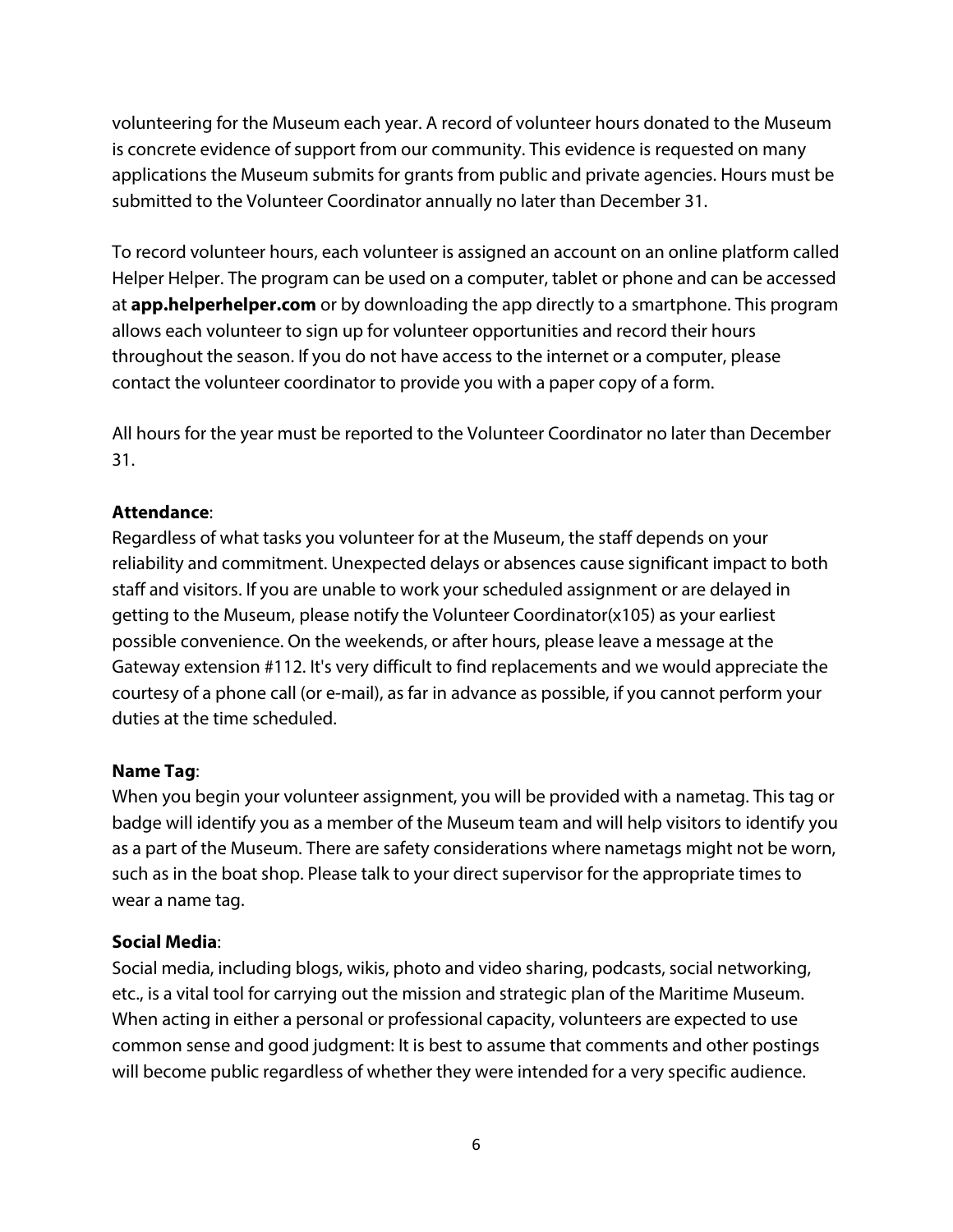Please remember that an important purpose of social media is to add value to the name and reputation of the Maritime Museum. Postings should be as accurate and reliable as possible. When faced with responding to a negative comment relative to the Museum, volunteers are encouraged to communicate with the volunteer coordinator. When posting and sharing photographs of images in the collection and loaned objects, please consult with either the Marketing Director, the Collections Manager, or the Volunteer Coordinator.

# **Dress Code**:

To promote a professional image of the museum, appropriate attire is expected. All clothing must be clean and presentable. Shorts and sandals are appropriate in the summertime and volunteers are welcome to wear Museum apparel if so desired. All personal attire worn it must be free from any profanity, slurs, or offensive imagery or symbology. Clothing must be appropriate to the task assigned in regards to safety issues as well as being appropriate for the weather conditions if outdoors (i.e. work boots, life vests, etc.). Specific volunteer duties such as blacksmithing may have additional dress code requirements, such as closed-toed shoes and nonflammable clothing.

# **Smoking:**

The Museum provides a smoke-free environment for its employees, volunteers, and visitors. In accordance with the state law for public buildings, no smoking is allowed in Museum buildings or on Museum grounds except in the main parking lot. Smoking includes the burning of a lighted cigar, cigarette, pipe, or any other matter or substance which contains tobacco, including e-cigarettes.

The Museum is a drug, violence, and smoke-free facility. Alcohol is also banned from the property although there may be times when alcohol is served at a function by a licensed server.

# **Income Tax Deductions**

Please note: If you provide professional services for free to a qualifying nonprofit organization, you cannot claim a tax deduction for the value of your time or services on your income taxes, according to the IRS Publication 526: Charitable Contributions (see the section, "Contributions You Cannot Deduct")[. https://www.irs.gov/pub/irs-pdf/p526.pdf](https://www.irs.gov/pub/irs-pdf/p526.pdf)

# **Photography:**

All concepts or products, including but not restricted to such items as photographs, drawings, manuscripts created by, or resulting from work performed as a volunteer at the Museum, and all rights pertaining thereto become and remain the property of the Museum.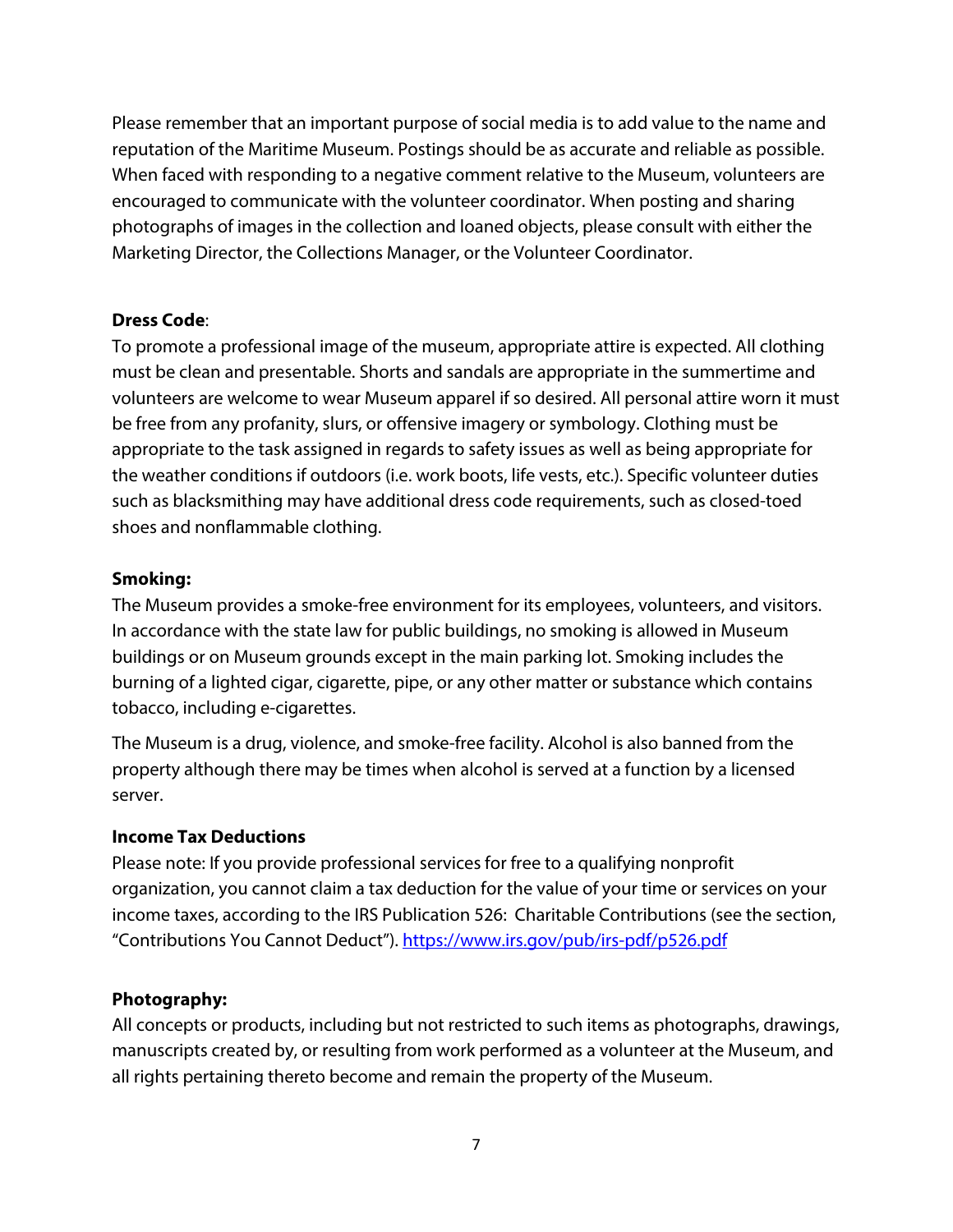### **Harassment**:

It is the policy of Lake Champlain Maritime Museum that all volunteers have the right to participate in an environment free from all types of discrimination prohibited by state or federal law, including on the basis of race, color, religion, ancestry, national origin, place of birth, sex, sexual orientation, disability, age, positive HIV-related blood test results, genetic information, gender identity or expression, or status as a disabled veteran, recently separated veteran, active duty wartime or campaign badge veteran, or Armed Forces service medal veteran.

A volunteer who believes that any form of unlawful harassment has occurred, whether involving self or others, must inform the immediate supervisor or the Executive Director or, in an instance allegedly involving the Executive Director, the Chair of the Lake Champlain Maritime Museum Board. In addition, the following agencies process discrimination complaints: Vermont Office of the Attorney General Civil Rights Unit, http://ago.vermont.gov/civil-rights-unit-process/; US Department of Education Office for Civil Rights, Boston Office 8th Floor, 5 Post Office Square, Boston, MA 02109-3921, Telephone: (617) 289-0111 Email: OCR.Boston@ed.gov.

- **Protection of the volunteer**: Retaliation against an volunteer for reporting perceived discrimination or harassment or for cooperating in an investigation of a complaint is unlawful. It is also unlawful for any volunteer who learns of the investigation or complaint to take any retaliatory action that affects the working environment of any person involved in the complaint or investigation.
- **Consequences**: Any volunteer who has been found to have engaged in discriminatory conduct against a Lake Champlain Maritime Museum employee, volunteer, or visitor will be subject to discipline appropriate to the circumstances, including possible termination of future volunteering at the Museum.

# **Evaluation:**

Volunteering is a privilege and supervisors work closely with volunteers to ensure that assignments and parameters are clear. When volunteers are unable to successfully complete tasks or assignments, supervisors will work with the volunteer to evaluate and either modify or terminate assignments.

However, any of the following or similar behaviors is grounds for immediate dismissal:

• Illegal, violent, or unsafe acts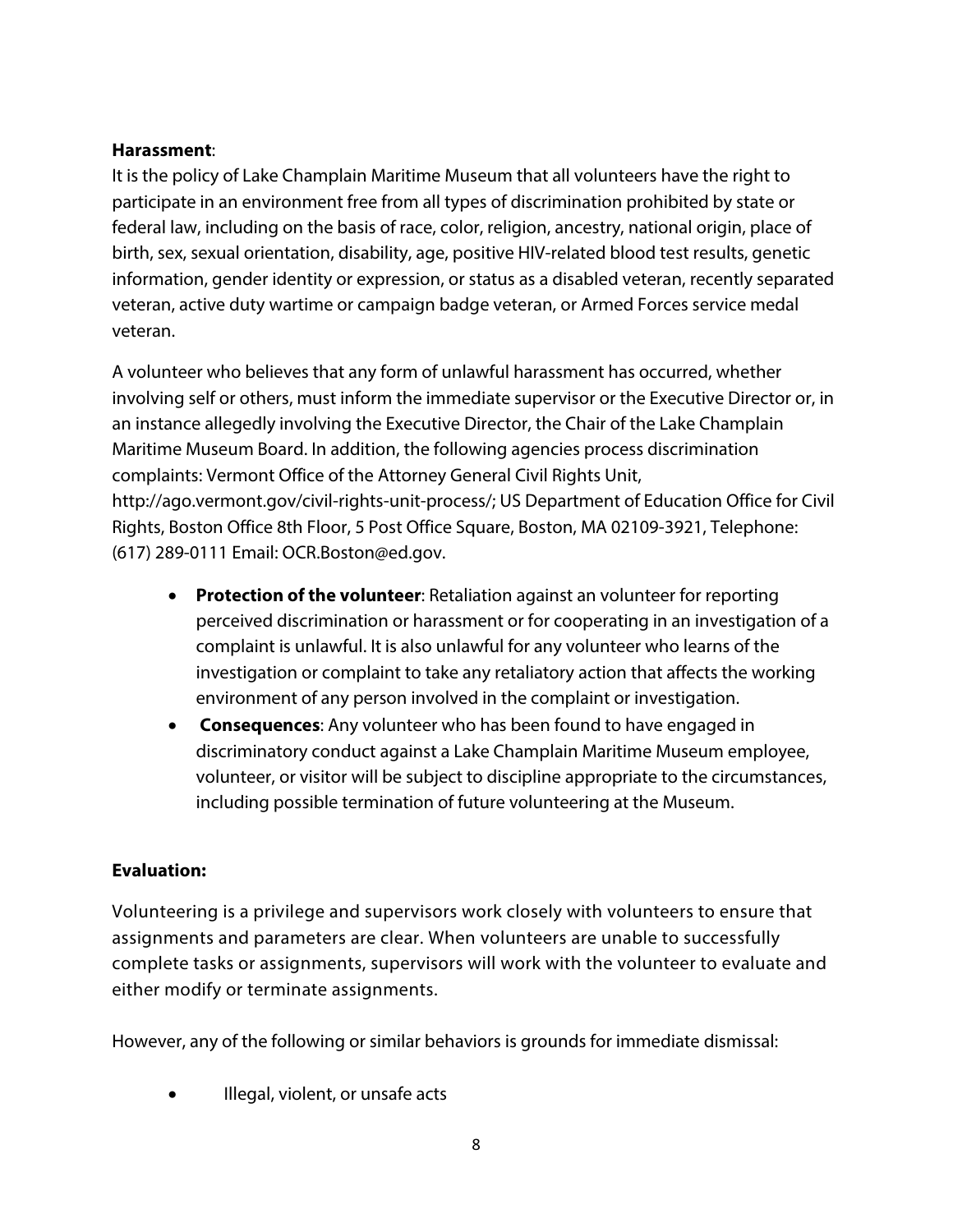- Failure to abide by Museum policies and procedures
- Gross misconduct
- Theft of property or misuse of Museum funds, equipment, or materials
- Failing to perform volunteer duties as agreed
- Being under the influence of illegal drugs, marijuana, or alcohol while performing volunteer duties
- Disregarding or ignoring COVID-19 safety protocols established by the Museum

# **Safety Policies**

# **Site Safety**

Our first duty to our staff, volunteers, and visitors is to provide a safe site. Volunteers are required to observe the procedures outlined by the staff supervisor. Always wear safety glasses, gloves, and other safety equipment when and where required. Please note that all current Museum staff are certified in CPR and First Aid and can assist in the case of an emergency.

Several first aid kits are located around the museum including the Owen building, the NAC lab, the admissions building (Gateway), and the *Lois McClure* schooner*.* If someone is injured, notify the admissions the nearest staff member immediately and they will follow a safety protocol. All first aid kits should include the following. If you notice any of the supplies running low, please contact the Director of Visitor Experience.

- Cold packs
- Menstrual pads
- 1 oronasal resuscitation mask
- 1 extra absorbent sterile pad
- Sterile gauze pads
- Nitrile gloves
- Rolls of gauze
- Roll of adhesive tape
- Deep Woods Off wipes
- Band-aids
- Antiseptic ointment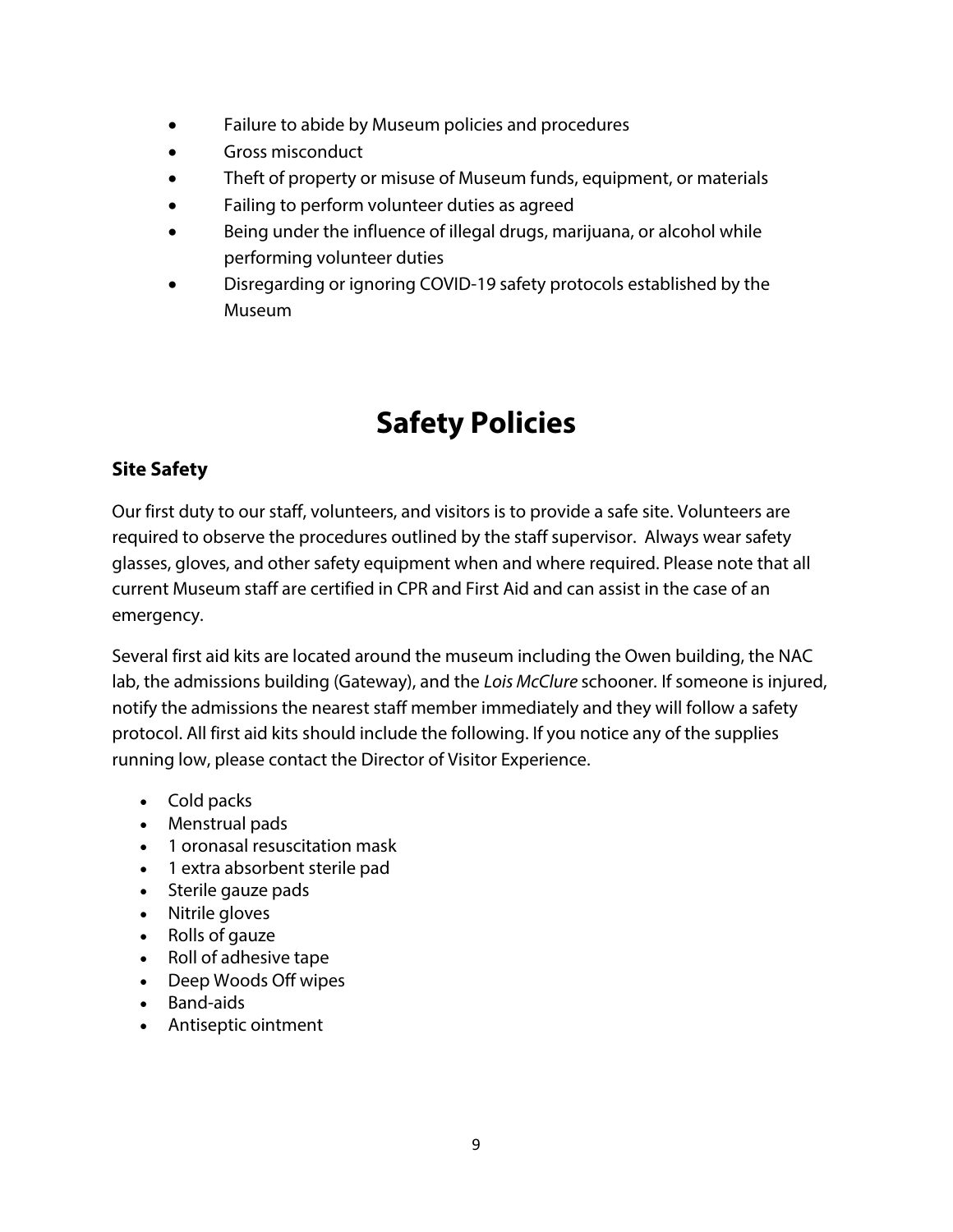# **Fire Prevention**

Fire extinguishers are located in each of the main buildings. Hoses are located outside Key to Liberty, NAC, and bathrooms next to the Owen buildings. Several buildings have automatic sprinkler systems. The Boat Shop and Lab contain numerous potential fire hazards, and particular attention needs to be given to the use and storage of flammable materials. Solventladen rags must be hung outside until dry prior to placing in the dumpster. In case of a fire, contact a supervisor, staff person, or Gateway personnel at once

What to do in case of Fire:

- $\circ$  Evacuate the building where there is a fire, smoke, or electrical malfunction
- o Activate a Pull Station on your way out the door if possible
- o Call 911 from another location
- o Report the fire immediately to the nearest Museum staff and remain at a safe distance

# **Accident/Illness/Injury**

First Aid kits are located in the NAC lab, Owen building Education Office, and *Lois McClure* schooner*.* An AED is located in the Owen building and on the *Lois McClure* schooner.

If you are injured, notify a senior staff member as soon as possible. For minor injuries, volunteers may use supplies from the first aid kits to treat themselves. If you are uncertain about the seriousness of an injury, contact a staff member. If in doubt, call 9ll for assistance.

Most accidents can be prevented. Please report any conditions that you observe that may be dangerous. If you are uncomfortable with an assigned task or lack proper training to perform a requested job, you are obligated to notify your supervisor and not conduct the task.

The Museum is not responsible for lost, damaged, or stolen personal items. All lost items should be turned in to the Lost & Found located at Gateway.

# **Vehicle Operation and Parking:**

For the safety of volunteers, visitors, and staff, vehicles need to be operated in a safe manner on the museum grounds. All of the site's driveways should be traveled at low speed. A staff member will arrange for traffic direction if large numbers of cars are expected. Make sure to be aware if there are school groups or summer camps onsite with large number of children.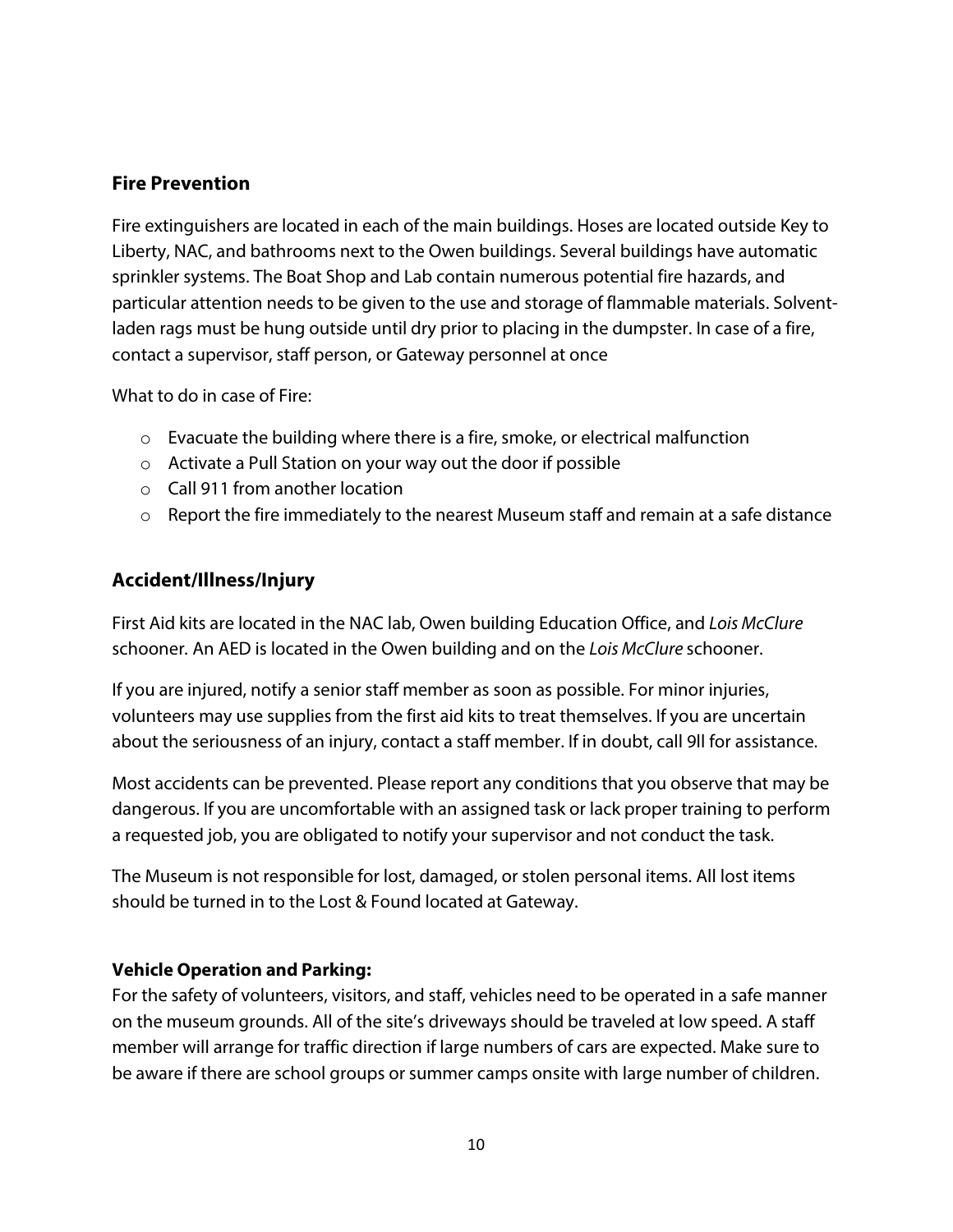In general, we avoid vehicles or equipment operating on campus roads or grounds during open hours. Should extenuating circumstances require driving on the site during the day, do so with **extreme caution**; visitors are not expecting vehicular traffic on campus. Ensure all safety lines are closed behind you.

There is generally enough parking in the south parking lot for visitors. However, should that lot become full, additional parking is available on the grass on the south side of Basin Harbor Road.

# **Waterfront Safety:**

Activities on the waterfront hold certain inherent risks. The Facilities Director will inspect the docks, docking lines, and safety equipment. The waterfront should be closed by a Museum staff member if conditions are deemed unsafe for any reason. All volunteers are required to wear PFDs whenever underway on Museum boats.

All persons should use common sense and walk carefully while on the waterfront, especially on the docks. If someone falls into the water a staff member should be notified immediately and will supervise their recovery.

### **Severe Weather:**

Storms can be dangerous, especially on the waterfront. A staff member will close the waterfront if it is considered unsafe for guests to be on the docks and boats. Conditions that may warrant closure include high winds, lightning, and ice. The waterfront should be reopened as soon as conditions allow. In the event of extreme winds, the best places for shelter are Gateway, Owen, and NAC basements.

# **Communications**

Lake Champlain Maritime Museum uses two separate radio systems for our operations. We use site radios (UHF business frequency handhelds) for general short-range site communications on channel 1 and Lake Adventure Camps on channel 2. For on-water communications we operate on the Marine VHF systems utilizing a mixture of handheld and base radios.

# **General Operations:**

Gateway, *Lois McClure* staff (Thursdays-Saturdays), and NAC Lab will have site radios. Channel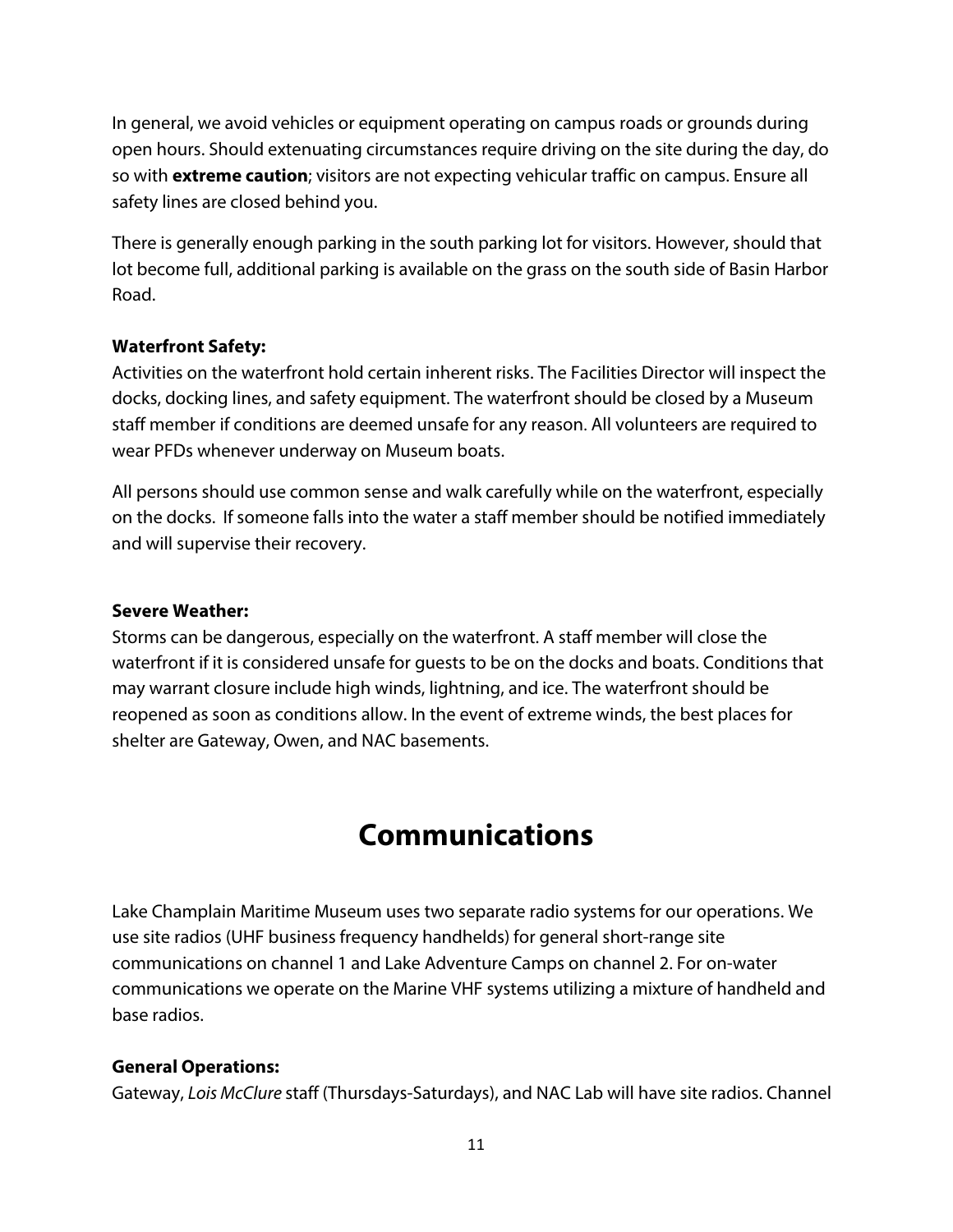is **1** is the primary station for most communication onsite at the Museum. Radios can be picked up each day in the Owen building and should be returned at closing to recharge for the evening.

# **Summer Camps:**

Camp staff will use site radios on channel 2 for communication between Education and camp staff. If camp staff need to reach site staff or communicate with other onsite staff, they will switch to channel 1. This includes any emergency situations or injuries that require additional staff support.

Ensure that your radio is charged and working each morning and if you do not hear a call for a little while, repeat your message. If leaving the site or engaged in activity where you may not hear the radio, inform the other stations of your absence and when you expect to return.

Cell phone coverage on-site is unreliable for many service providers so please communicate all onsite needs through the radios. If you need to make an emergency call with a Museum phone, on-site phones require pressing 9 for an outside line. All phones may be used as an intercom by entering \*33 and then 01, which is to be used only in emergency situations. Extensions are reached by entering the extension number.

We use plain language on the radios, so please remember that anything you say over the radio can be heard by anyone, including visitors standing near the radio. Be professional and courteous on all channels, especially on all Marine bands. Radios are not to be used for casual communication and language should not involve any profanity or derogatory comments.

**Site radios:** to make a call: "[Speaker's name] calling [Receipt's Name], [Speaker's name] calling [Receipt's Name]" If no response after 10-15 seconds, please repeat.

In the event that you or another radio user require assistance but do not want to alert those around them that they are asking for help (for example, a visitor is threatening or appears to be armed) use the code phrase *"I need to meet with Joyce for a little bit, would you come cover for me please?"* The staff member will reply in the affirmative and head immediately to that location. The responder should remain calm and professional and assess whether the police need to be called.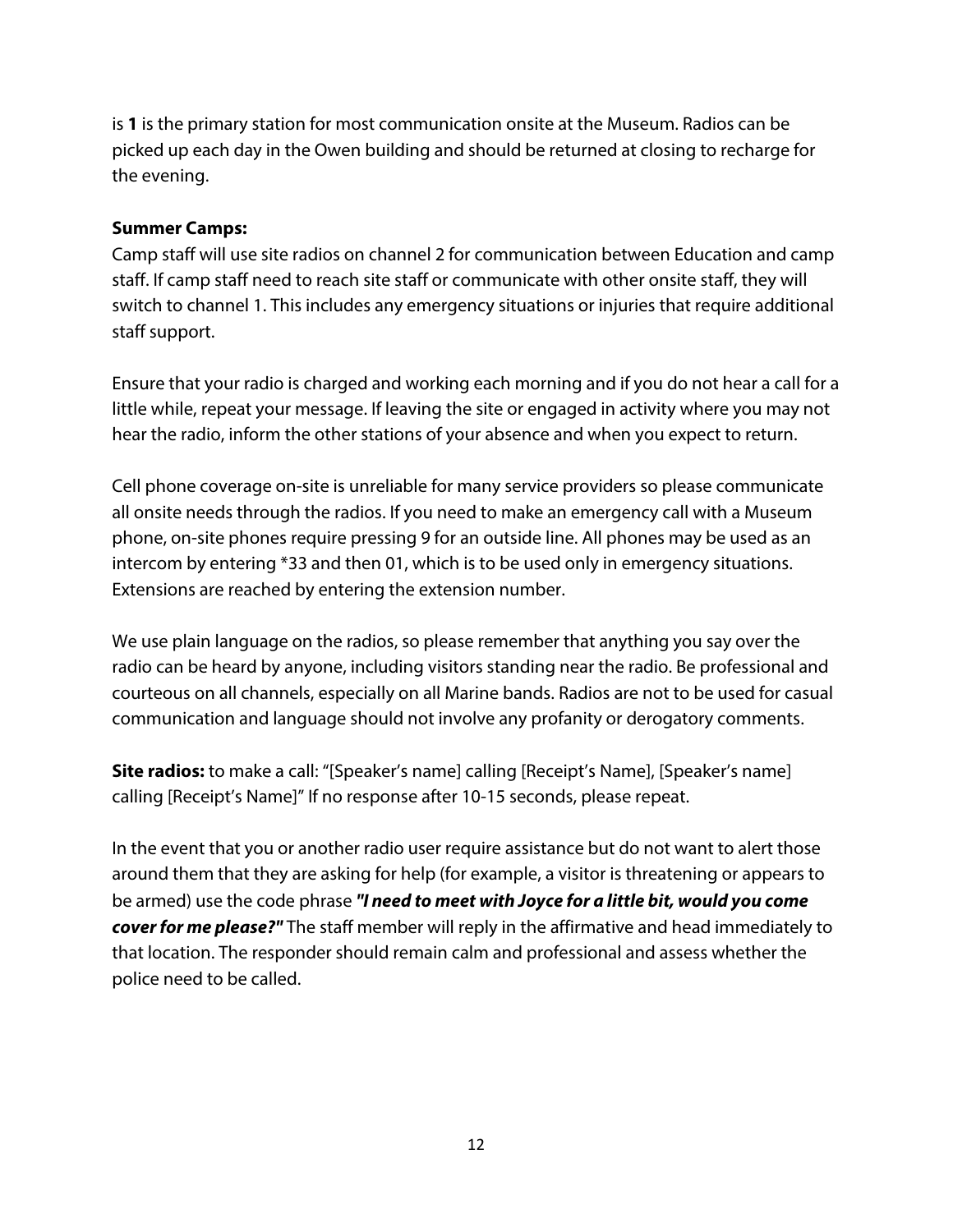# **FAQ**

# **What is a volunteer?**

A volunteer is someone who freely gives of their time and skills to a not-for-profit organization in order to help it further its goals. Volunteers are unpaid for their contribution to the organization but are highly regarded for the assistance they give.

# **What can, and can't, volunteers do?**

At Lake Champlain Maritime Museum the role of volunteers is to augment and enhance the role of paid staff. Volunteers cannot duplicate the work of paid staff or fulfill the primary role of a staff person.

# **A guest asks how they can donate an item to the Museum, what do I do?**

All donation inquiries can be directed to our Collections Manager, Patricia Reid, [patricar@lcmm.org](mailto:patricar@lcmm.org). Donations will be evaluated based on the Museum's collections policy.

# **Can I volunteer in more than one department?**

Absolutely! Many of our volunteers fill roles in different departments.

# **How do I keep in touch with what's happening at the Museum?**

While most volunteer communication is done via email, you can also receive the latest information about the Museum by signing up for our e-newsletter. You can also follow us through our social media channels on Facebook, Instagram, and Twitter.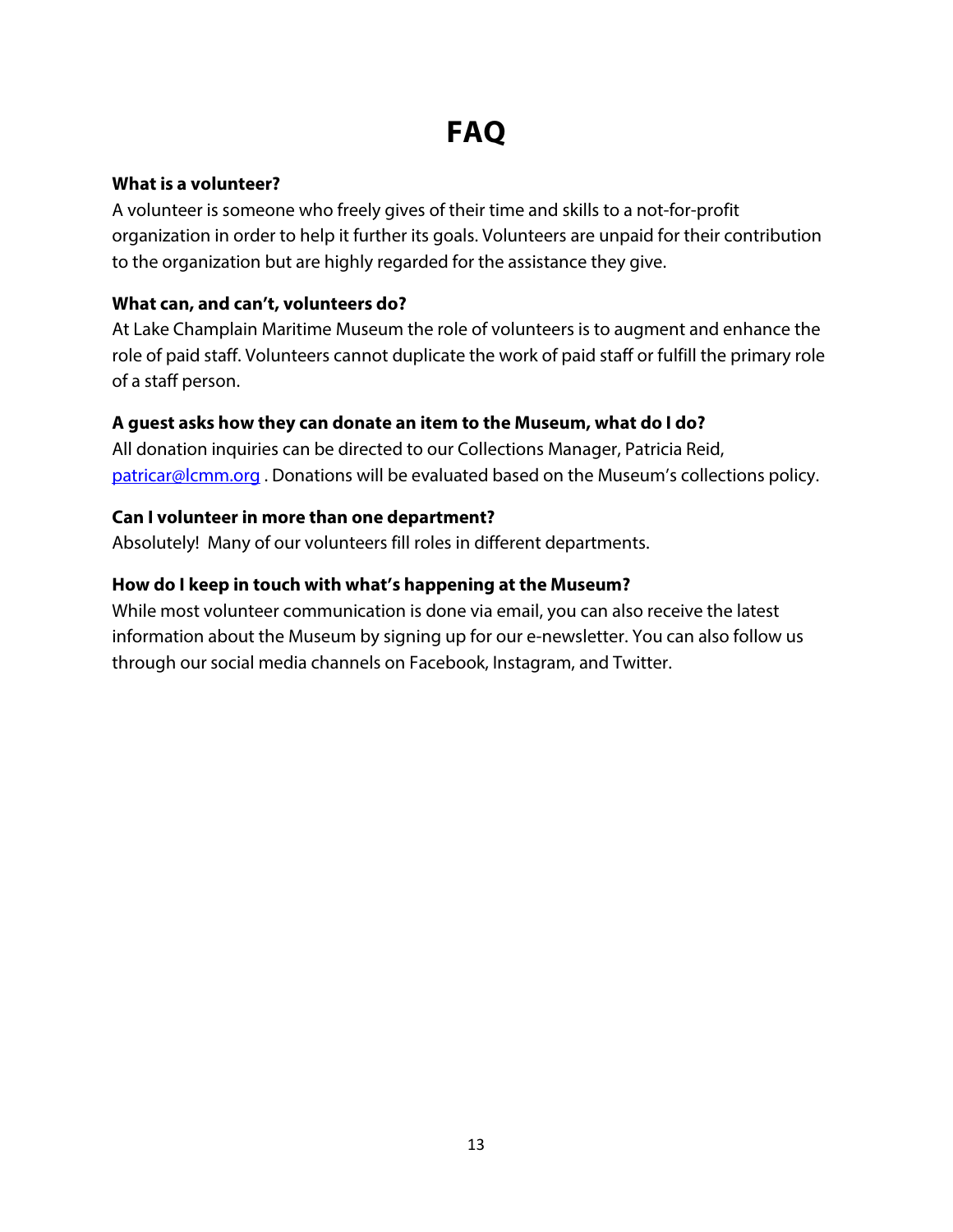#### **LAKE CHAMPLAIN MARITIME MUSEUM SEXUAL ABUSE POLICY**

**Purpose**: To establish proper preventive measures to protect individuals against sexual misconduct as well as to specify courses of action in the case of allegations or an actual incident regarding sexual misconduct

**Standard of Conduct**: All workers, full-time and part-time, and volunteers of the Lake Champlain Maritime Museum are expected to comply with the established policy on Sexual Misconduct. Any actions contrary to the Museum policy will be dealt with swiftly and may include disciplinary measures up to and including termination, as well as legal ramifications when applicable.

#### **Definitions**

- **Child Sexual Abuse** any sexual activity with a child The abuser may be an adult, an adolescent, or another child, provided the child is four years older than the victim" (National Resource Center on Child Sexual Abuse, 1992). A child is anyone under the age of 18.
- **Sexual activity** may be violent or non-violent, touching or non-touching, and is an exploitation of a child's vulnerability and powerlessness. It involves children in sexual behaviors for which they are not personally, socially, and developmentally ready.
- **Sexual Misconduct** inappropriate behavior relating to or involving a sexual nature.

#### **Screening of Workers**

- All paid workers, part time and full time working with children will undergo a background check every 3 years.
- Volunteers working regularly and directly with children will undergo a background check every 3 years.
- All workers described in #1 and #2 above, will sign a release for a Criminal Records Check and undergo a criminal background check.
- No worker or volunteer ever convicted of a sexual related crime is eligible for service in a position with direct relation to children.

#### **Common Supervisory Policies and Procedures**

- Two Adult Rule At least two (2) adults should be in any setting or activity regarding a child. In cases where an adult has a need to speak confidentially with one child, it will be done in an open and visible setting, but out of earshot of others.
- Have adults (age 18 or older) present with teenage volunteers.
- Any supervisor is responsible to address suspicious behavior or any behavior that may be contrary to Museum policy and to document and report such occurrences to the executive director.